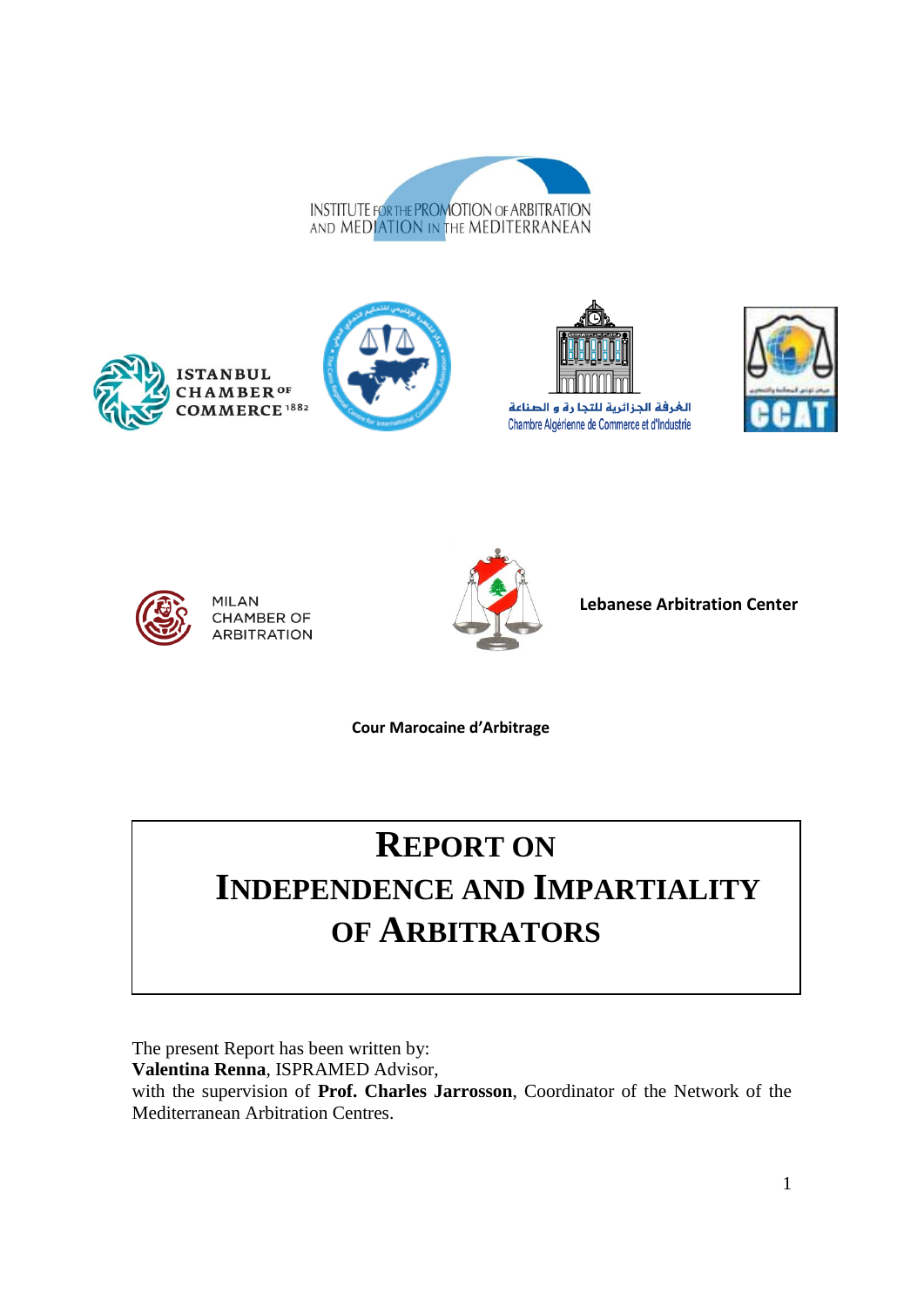#### **ABBREVIATIONS**

### **Centres**

**CACI** - Centre for Arbitration and Conciliation of the Algerian Chamber of Commerce and Industry **CAM** –Chamber of Arbitration of Milan **CCAT** – Arbitration and Mediation Centre of Tunis **CMA** – Arbitration Court of Morocco **CRCICA** – Cairo Regional Centre for International Commercial Arbitration **ICOC** – Arbitration Centre of the Istanbul Chamber of Commerce **LAC** – Lebanese Arbitration Centre

#### **International conventions and laws as mentioned in the Rules Comparison Chart and in the present Report**

**IBA Guidelines** – IBA Guidelines on conflicts of interest in international arbitration, approved on 22 May 2004 by the Council of the International Bar Association

**NY Convention** - Convention on the Recognition and Enforcement of Foreign Arbitral Awards, 10 June 1958

**UNCITRAL ML** – United Nations Commission on International Trade Law Model Law on International Commercial Arbitration, 1985, with amendments as adopted in 2006

**UNCITRAL Rules** - United Nations Commission on International Trade Law Arbitration Rules, 1976, as revised in 2010

#### **ISPRAMED language**

**ISPRAMED** – Institute for the Promotion of Arbitration and Mediation in the Mediterranean

**Methodology** – Operational pattern agreed upon by the Centres in order to define the common practice in the administration of arbitrations in the Mediterranean area

**MOU** – Memorandum of Understanding signed by the Centres as members of the Network with the intent to promote arbitration and mediation in the Euro-Mediterranean area and to define shared and common principles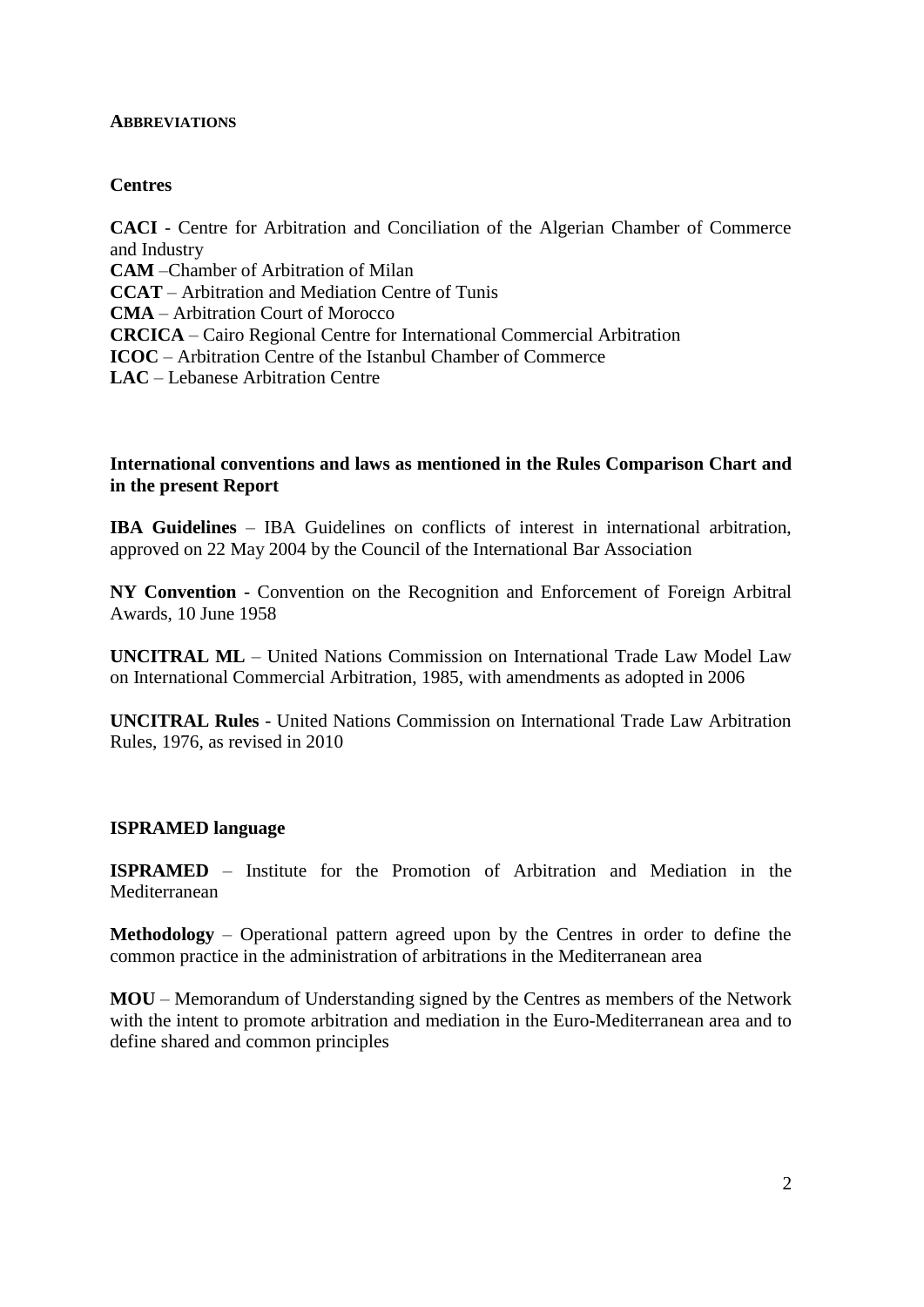## **Foreword**

The basic purpose of the present report is to condense in a few principles and practices the data and information collected by ISPRAMED among the Centres of the Network on the issue of impartiality and independence of arbitrators.

In fact, the Centres have been prompted to liaise with ISPRAMED on their own arbitration rules as well as on their experience on practical circumstances which call into question the arbitrator's independence and impartiality.

The principles and practices so far collected on the issue, thanks to the contributions of all the members of the Network<sup>1</sup>, allow ISPRAMED to illustrate the standards that the Centres generally apply in the cases they manage, in order to preserve the fundamental value of independence and impartiality of arbitrators.

Hence, they represent a shared view of the good administration of arbitration procedures in the Mediterranean area as far as the independence and impartiality of arbitrators is concerned.

In the process of elaborating the common principles and practices, ISPRAMED has presented a draft which has circulated among the members of the Network. The comments received by the Centres have generally supported the draft report and have been used to arrange it when necessary.

Therefore, in accordance with the goals set forth in the MOU, such principles, as listed in the present report, are hereby acknowledged by the Centres as general standards, being endowed with a certain binding character. The Centres undertake to abide by such principles in their everyday activity in order to ensure a top-notch service.

Accordingly, such principles may provide guidance and help in the decision-making process of institutions dealing with cases which raise doubts as to the arbitrators' independence and impartiality. Additionally, they offer guidance to international arbitration users, who are able to know beforehand the positions of the Centres on critical issues of arbitration.

Last but not least, such principles and practices are consistent with the international arbitration practice and able to accommodate the legal and cultural differences in the Mediterranean area.

 $\overline{\phantom{a}}$ <sup>1</sup> CMA, ICOC, CCAT, CRCICA, CACI, LAC, CAM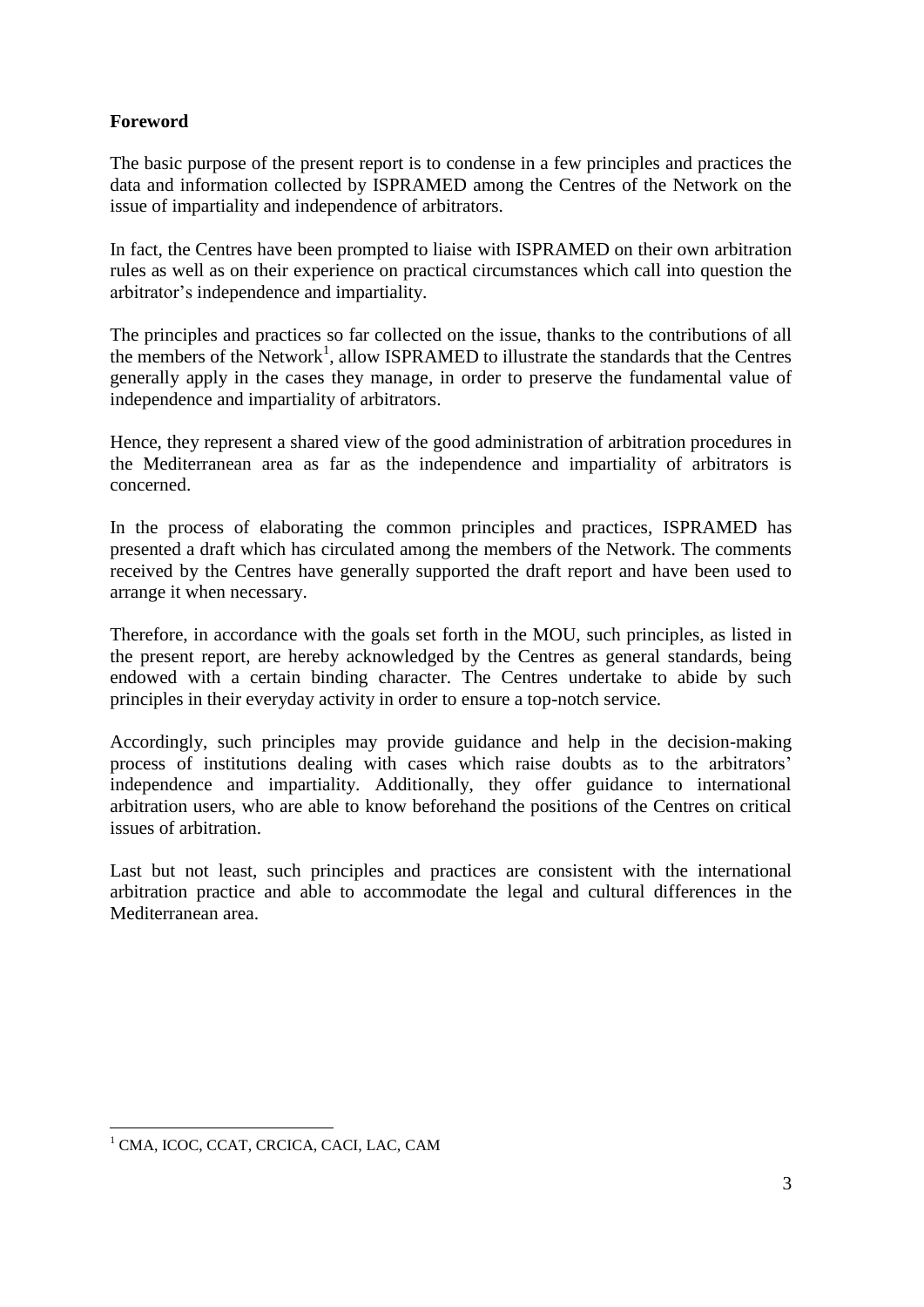## **Rules Comparison Chart on independence and impartiality of arbitrators**<sup>2</sup>

As it is commonly perceived, it is "*of fundamental importance that justice not only be*  done, but should manifestly and undoubtedly be seen to be done<sup>"3</sup> as Lord Hewart CJ said. Consequently, in order for the parties to perceive that justice is being done, it is essential that arbitrators are independent and impartial.

As far as the definition of the two fundamental requirements is concerned "*an impartial arbitrator, by definition, is one who is not biased in favour of, or prejudiced against, a particular party or its case, while an independent arbitrator is one who has no close relationship - financial, professional, or personal - with a party or its counsel*" 4 . Thus, those two concepts are usually seen as the two sides of the same coin.

Focusing on the comparison between the provisions of the Centres' arbitration rules on independence, the chart shows that most of the institutions of the Network make express reference to the arbitrators' obligation to be independent:

- art. 5.4 CACI;
- art 3 CCAT;
- art. 6 CAM, Code of Ethics;
- art 7.1 CMA;
- art. 2.7 LAC:

while others make reference to the value of independence either in the appointment process (arts. 8.4 and 11.1 CRCICA) or at the disclosure step (art. 17/A ICOC).

This allows ISPRAMED to state that the independence of arbitrators is highly valued by the members of the Network in the Mediterranean area and regarded as an essential element in international arbitration: its importance cannot be overlooked in the administration of the arbitral proceedings.

As for the impartiality requirement, some of the Centres do not impose on their arbitrators to be impartial (CACI, CMA, LAC), either implicitly or explicitly; however, one institution sets forth it explicitly (art. 5 CAM, Code of Ethics) and the others mention lack of impartiality among the reasons for challenge (art. 4.1 CCAT) or in the disclosure process (art. 11.1 CRCICA; art. 17/A ICOC).

Accordingly, all the Centres Rules state that the arbitrators – no matter whether they are appointed by the parties or the institution - have a duty to disclose any circumstances which may affect their independence and/or impartiality (art. 8.1 CACI; art 18.1-2 CAM; art 3 CCAT; art 11.1 CRCICA; art. 7.1 CMA; art. 17/A ICOC; art. 2.7 LAC). CAM specifies also the content of the declaration of independence (art. 18.2).

The wording of all the provisions is so broad as to enlarge the scope of an arbitrator's duty to investigate potential conflicts: the arbitrators are indeed requested to disclose any fact that is likely to cause bias. Given the purpose of disclosure, which aims at allowing "*the* 

 $\overline{a}$ 

 $2$  Annex no. 1

 $3 R v$  Sussex Justices ex parte McCarthy [1924] 1 K.B. 256

<sup>&</sup>lt;sup>4</sup> Redfern A. and Hunter M., The law and practice of international Commercial Arbitration, Sweet&Maxwell, London, 1999, at 220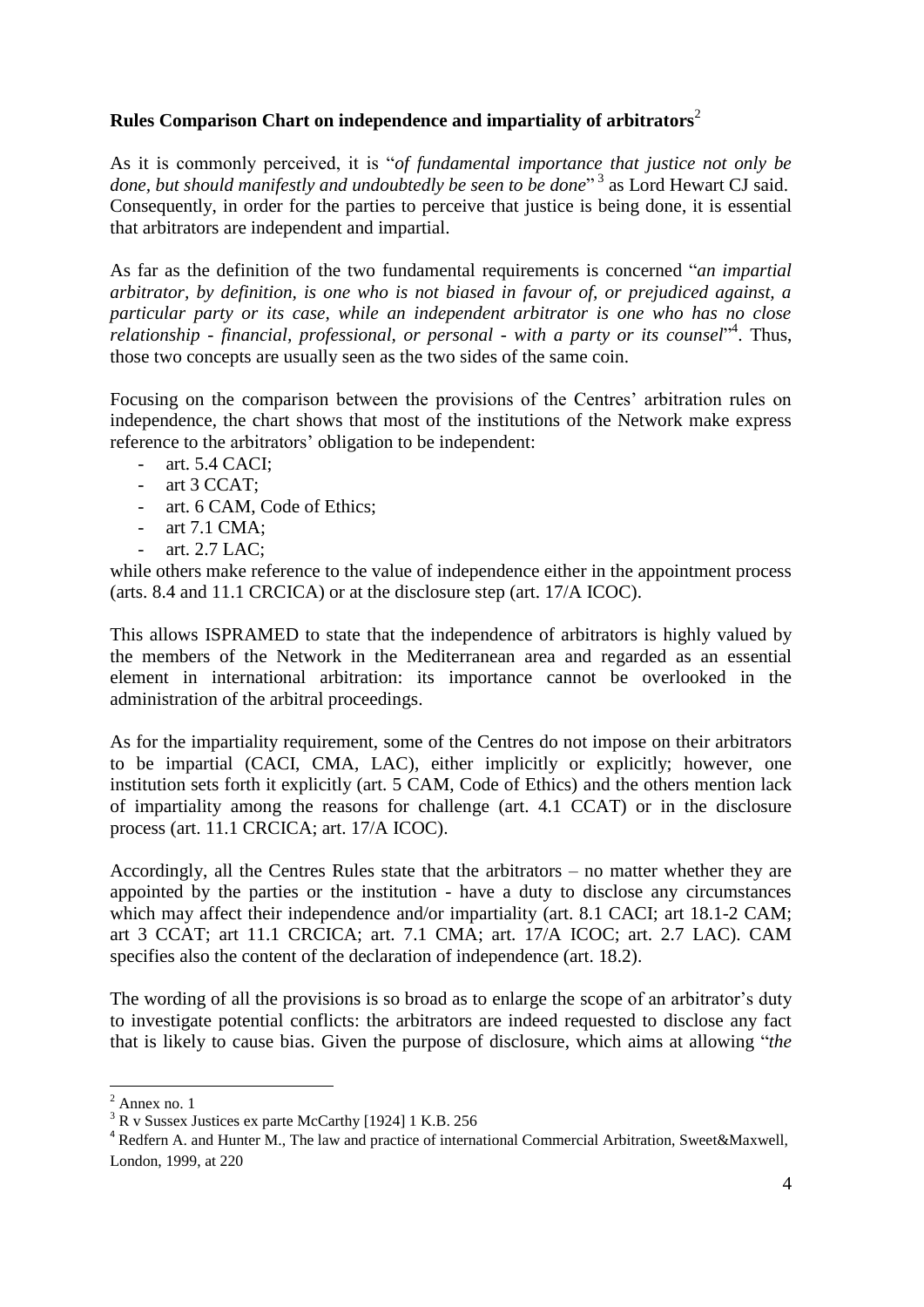*parties to judge whether or not they agree with the evaluation of the arbitrator and, if they so wish, to explore the situation further*" 5 , such broad wording – as found in the language of the Centres' Rules - demonstrates the current trend towards the expansion of the arbitrators' duty of disclosure.

Based on the rules of the Centres, such duty is also continuous, meaning that the arbitrators are required to disclose any supervening circumstances likely to give rise to justifiable doubts as to their independence and impartiality, which may occur at a later stage.

This means that the members of the Network set forth the obligation for arbitrators to be and remain independent throughout the proceedings. It is worth noting that CAM requires the arbitrators to remain independent also during the period in which annulment of the award can be sought (art. 6 Code of Ethics).

As a matter of fact all the Centres of the Network make the arbitrators update their disclosure in the course of the proceedings, if necessary (art. 18.5 CAM; Art. 3.3 CCAT; art. 7.1 CMA; art. 11.1 CRCICA; art. 17/A ICOC; art. 2.7 LAC). However, the updated disclosure feature does not appear in the CACI Rules, although the representatives of the Centre informed ISPRAMED that the rules are currently undergoing a revision process.

Therefore, it can be said that the members of the Network share the belief that arbitrators' disclosure is the cornerstone of international arbitration in the Mediterranean area. By forcing the arbitrators to divulge any reason of conflict, the Centres avoid any potential problems with an arbitrator not only at the outset but also during the course of the proceedings, safeguarding the overall integrity of the arbitral process.

As for the confirmation step, it must be pointed out that the majority of the Centres does not provide for the confirmation of the arbitrators after the submission of their disclosure: there is no hint at the confirmation process in CCAT, CMA, ICOC and CRCICA Rules. Although not laying down a confirmation function, the CRCICA rules explicitly provide for the reverse process, whereas the institution, may, upon the approval of its Advisory Committee, reject the appointment of any arbitrator due to the lack of any legal or contractual requirement or past failure to comply with his or her duties under the Rules. According to CRCICA's practice the rejection of the appointment of an arbitrator is possible only in the period after the designation of the arbitrator by the parties and before his/her acceptance of the arbitral mission.

In the remaining institutions the internal body (either a council/committee or the secretariat) enjoys the function of confirming the appointed arbitrators, based on the circumstances they have disclosed (art. 8.3 CACI; art. 18.4 CAM; art. 2 LAC). Such confirmation step cannot be considered just a formality as it is a sort of definitive check by the institution on the suitability of the appointed arbitrators.

Almost all the rules of the Centres specify the reasons for challenging an arbitrator, although the wording has a broad reach, referring generally to any justifiable doubts as to the independence and impartiality of arbitrators (art. 19.1 CAM; art. 4.1 a) CCAT; art. 13.1

l <sup>5</sup> IBA Guidelines on Conflicts of Interest in International Arbitration 2004 – Explanation to General Standard 3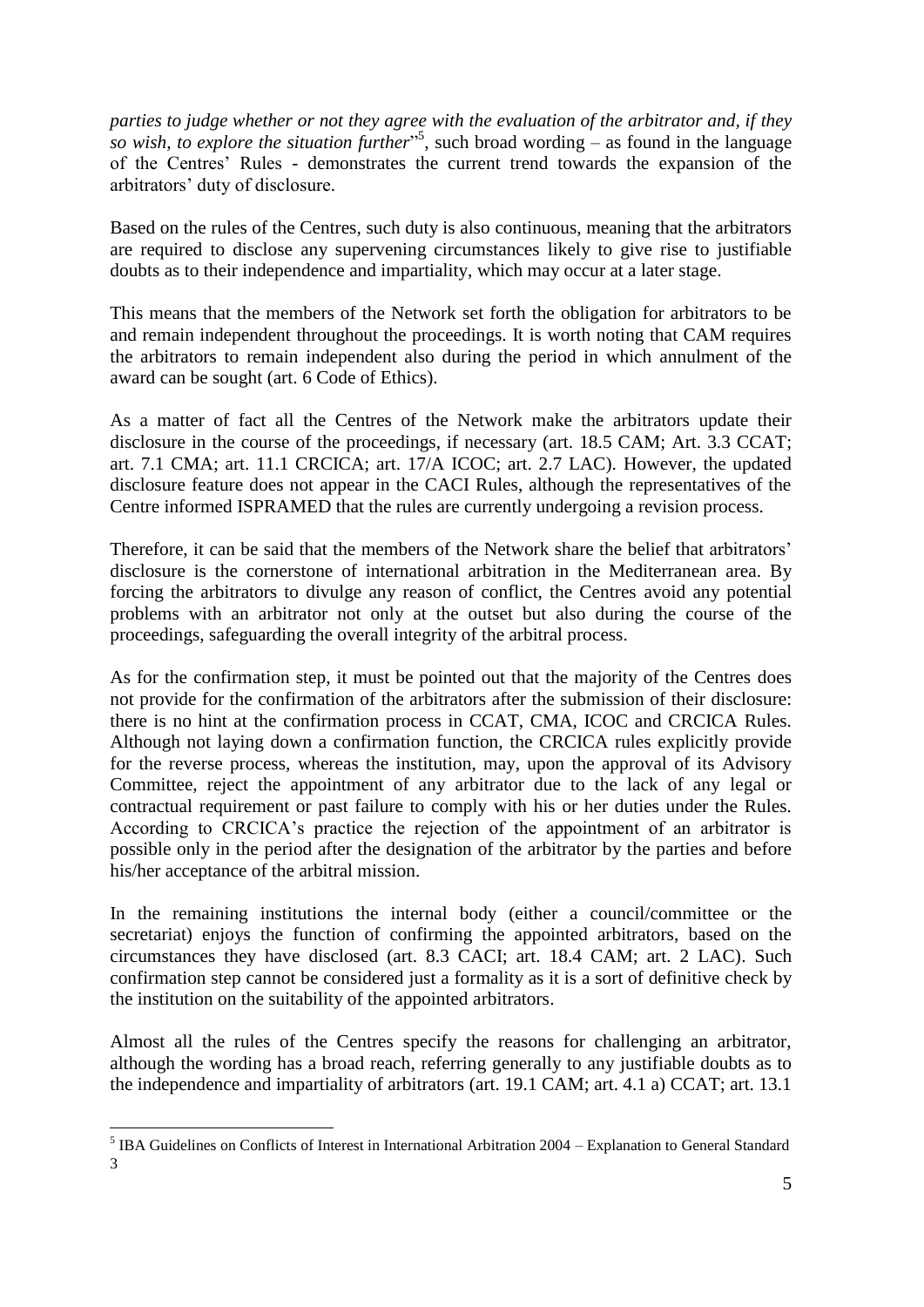CRCICA; art. 2.8 LAC). One member of the Network makes reference to the reasons specified in the national arbitration statute (art. 7.2 CMA), while another one includes in the reasons for challenge, along with any doubt as to the arbitrators' independence and impartiality, also the grounds set forth in the procedures agreed by the parties or the case where the arbitrators do not have the qualifications required by the parties (art. 18/A ICOC).

The challenge procedure is described in detail in the rules of the Centres, which grant to the parties different time limits in a time span of 8-30 days from the moment the challenging party is aware of the grounds for challenge or the disclosure is given by the arbitrator.

Most of the institutions, once the challenge is filed by a party, transmit it to the other parties and the arbitrators for comments (art. 19.3 CAM; art. 7.2 CMA; art. 13.4 CRCICA; art. 2.9 LAC).

Finally, the rules of the Centres, with the only exception of CAM, do not present a separate code of ethics, as the principles of deontology and several recommendations to arbitrators are embedded in the rules themselves.

\*\*\*\*\*\*\*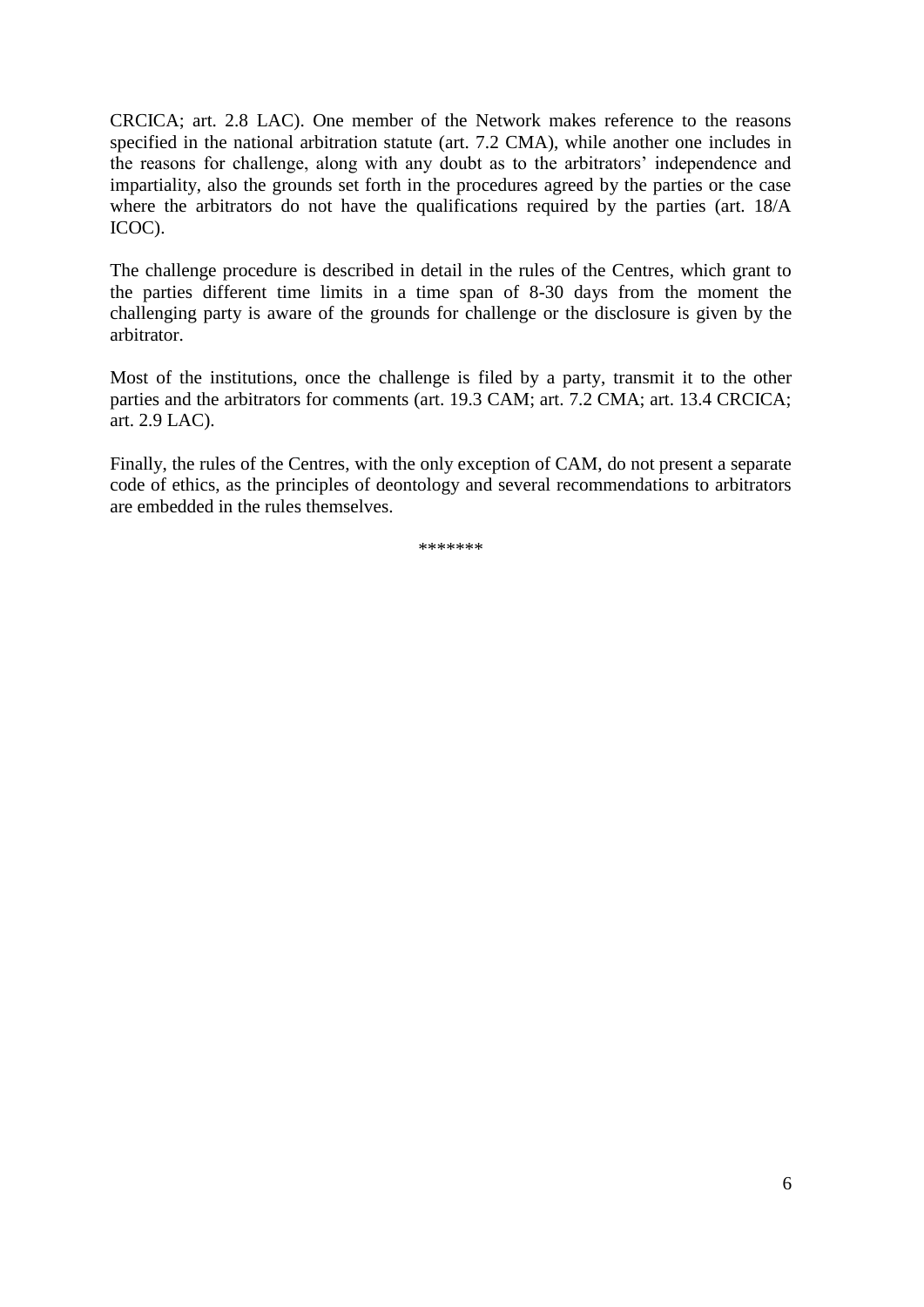## **PRINCIPLES**

### 1. Independence

The Centres recognize the importance of the principle of arbitrators' independence as defined by the most renowned authors and scholars worldwide.

The Centres agree that such duty concerns each member of the Arbitral Tribunal, whether party-appointed or not and requires the arbitrator to avoid any relationship with the parties and/or their counsels - which may be ambiguous or potentially detrimental to his/her independence - in the personal, social and financial spheres.

The arbitrator's obligation to be independent should be met in the course of the entire arbitration proceedings.

Finally, the Centres also agree that the lack of independence endangers the fairness and integrity of the arbitral process and may not be a matter of negotiation between the parties for situations which manifestly jeopardise the overriding principle that no person can be his or her own judge.

## 2. Impartiality

The Centres acknowledge the importance of freedom of judgment of arbitrators in the arbitral process, to be regarded as a subjective standard concerning the mental state of the arbitrators towards the case, the parties and their counsels. Although some of the Centres do not explicitly require the arbitrators to be impartial, all the members of the Network do not tolerate lack of impartiality and fight to prevent arbitrators' partisanship.

The arbitrator's obligation to be impartial should be met in the course of the entire arbitration proceedings.

The Centres would be prone to uphold a challenge to an arbitrator whose impartiality is legitimately doubted.

#### 3. Duty to disclose

The Centres believe that the duty of prospective arbitrators to disclose every circumstances likely to give rise to justifiable doubts as to their independence and impartiality is a quintessential requisite to the arbitral process and to the perception of its fairness. Also, the Centres agree that the arbitrators should update their disclosure in the course of the proceedings, subject to supervening circumstances.

The scope of the arbitrators' disclosure is broadly construed by the Centres and any doubt by the arbitrators is to be resolved in favour of disclosure.

## 4. Challenge of arbitrators

The Centres acknowledge the right of the parties to challenge the arbitrators, even the party-appointed arbitrator, based both on the circumstances disclosed by the arbitrators and on circumstances the parties somehow learn in the course of the proceedings.

The arbitrators may be challenged by the parties if they do not meet the obligations to be independent and impartial and/or, in some Centres, they lack the qualifications required by the parties.

In order to ensure certainty to the process, the Centres set time limits to the parties to submit their challenge: should such time limits expire, the challenge is deemed to have been waived. The parties and the arbitrators are entitled to comment on the proposed challenge.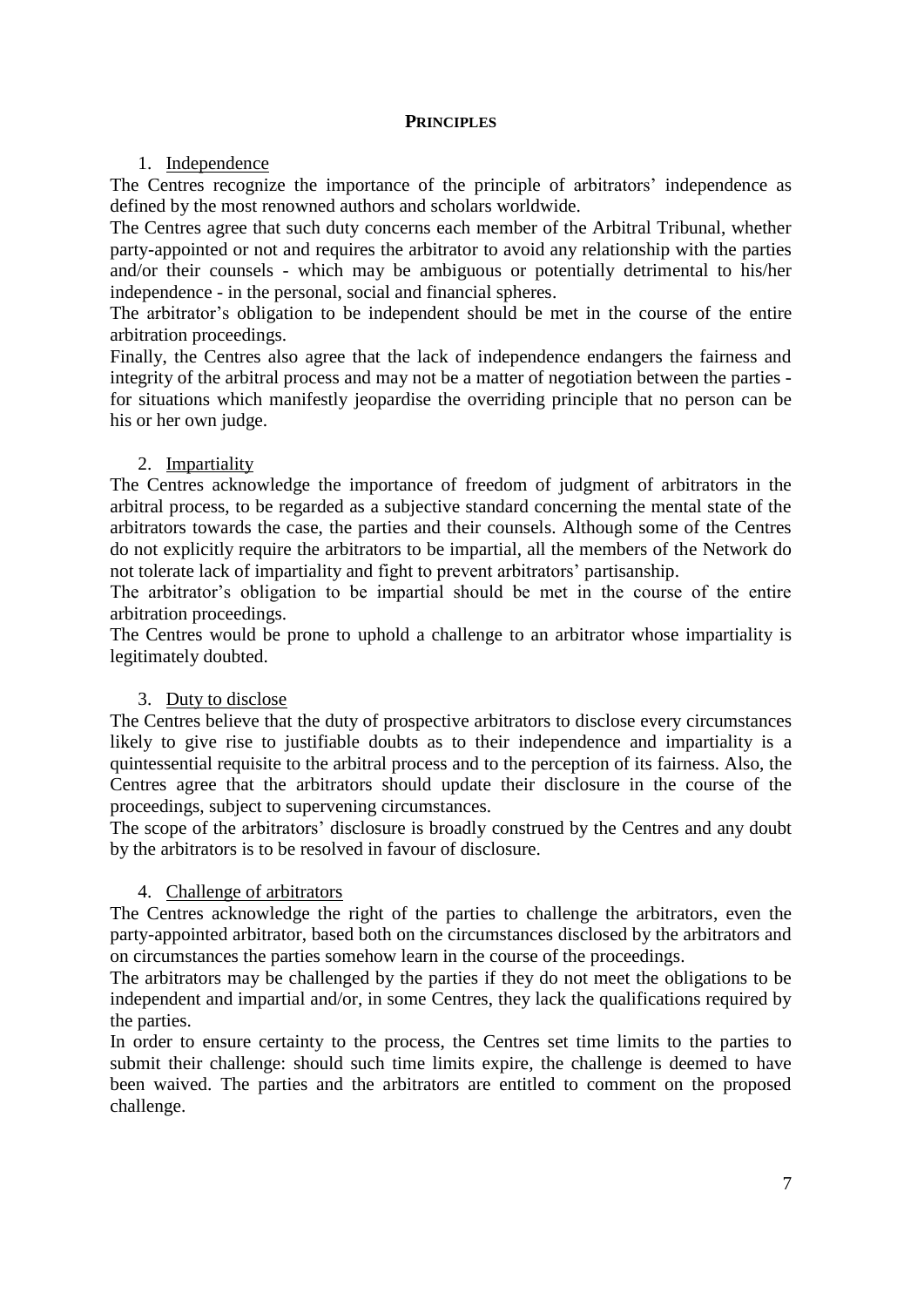## 5. Incompatibility

The Centres agree that their members (officers, employees, member of the Board/Council/Court, etc.) cannot be appointed as arbitrators in the proceedings they manage, as this may seriously call into question the arbitrator's impartiality and independence.

Furthermore, the Centres agree that these officers, employees, members of the Board/Council/Court cannot derive any financial benefit from the appointment of an arbitrator.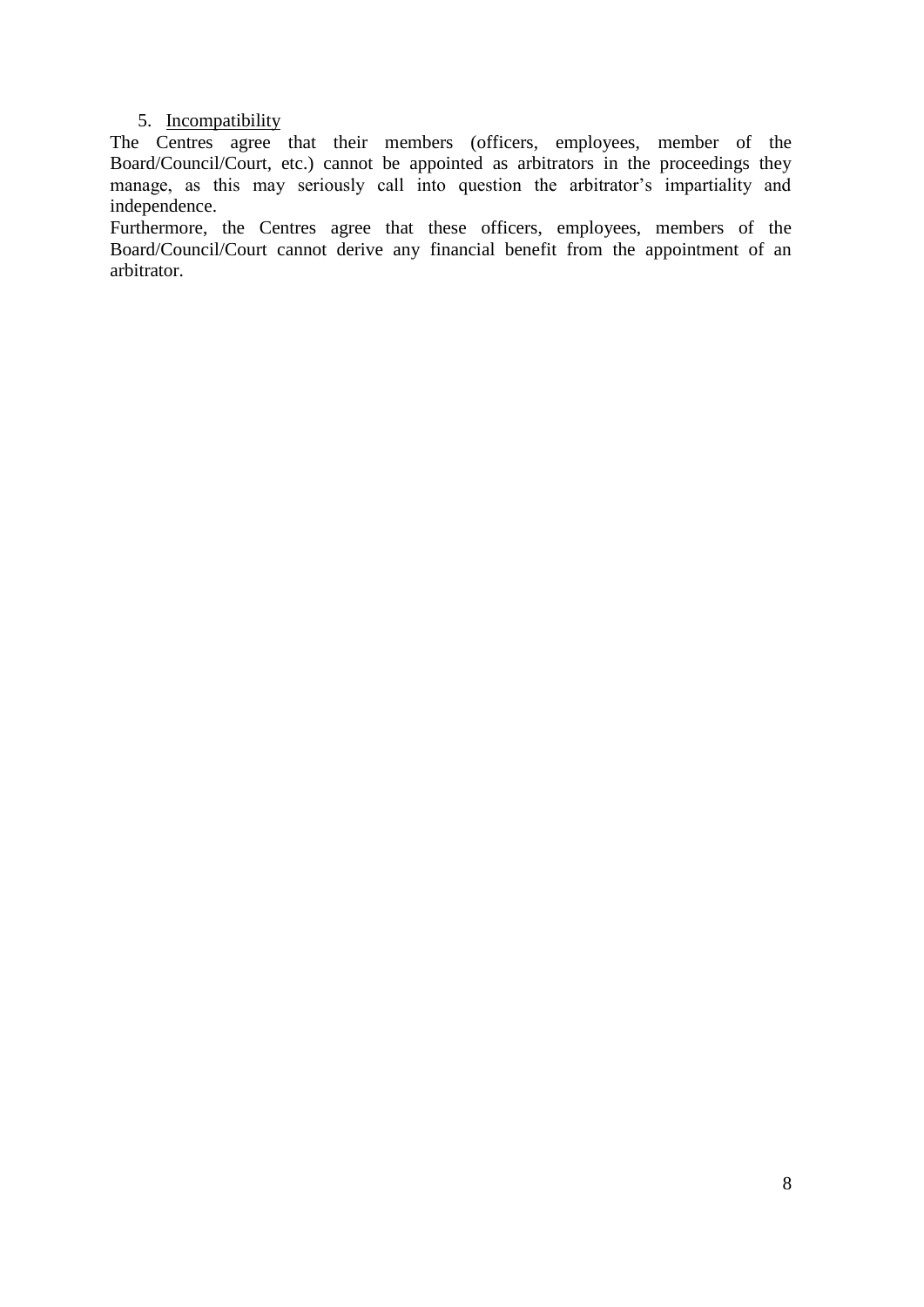#### **COMMON PRACTICES**

The goal of the present report is to study the principles of arbitrators' independence and impartiality as well as their practical applications by the members of the Network.

Thus, along with a few principles, defining the position of the Centres towards the above mentioned issues, the report illustrates the actual practices of the same institutions on cases raising doubts as to the independence and impartiality of arbitrators.

When it comes to independence and impartiality of arbitrators, the primary need is to level the playing field among the Centres of the Network: enjoying similar standards in terms of institutional reactions to certain cases of lack of independence and, also, striving to offer high-quality procedures to arbitration users is the best way to promote arbitration in the Mediterranean area.

Therefore, the Centres believe that harmonization of good practices on independence and impartiality of arbitrators allows certainty, reliability, hence a climate of trust among arbitration practitioners and users.

The Centres have established and shared the meaning and scope of the principles of independence and impartiality; also they have defined and discussed some problematic cases where such values are considered as uncertain or lacking. Each institution is expected to react to each of these cases to the extent allowed by the respective rules either in the way of disqualification or confirmation of the arbitrator. However, the Centres endeavour to take into account the practice and position of the majority of the Centres, in the following cases.

#### **CASES**

The Centres have shared a non-exhaustive list of practical examples which are likely to occur in the administration of arbitration procedures. The Centres undertake to follow the most recurring relevant decisions on either confirmation or refusal of arbitrators when confronted with such circumstances in the real practice.

#### **1. Arbitrator's relationship with the Institution**

*Being an official member of the arbitral institution or having professional relationships with official members of the Centre (such as professional partners or employees of the Centre's official members).*

The Centres' rules allow for different evaluations of the above reported case. Some of them find that the situation gives rise to a case of incompatibility (CMA; CAM, where the incompatibility is also extended to professional partners/employees of the arbitral council's members or CAM's employees, unless the parties agree otherwise) while others openly admit such possibility (CACI, although predicting a change when the rules will be revised). According to CRCICA's practice, its Director, officers and employees are prohibited from acting as arbitrators or counsel in arbitrations conducted under its auspices. Pursuant to Article 7 of the By-Laws of CRCICA's Advisory Committee (AC), the Centre may not appoint the AC members as arbitrators except by way of the list procedure.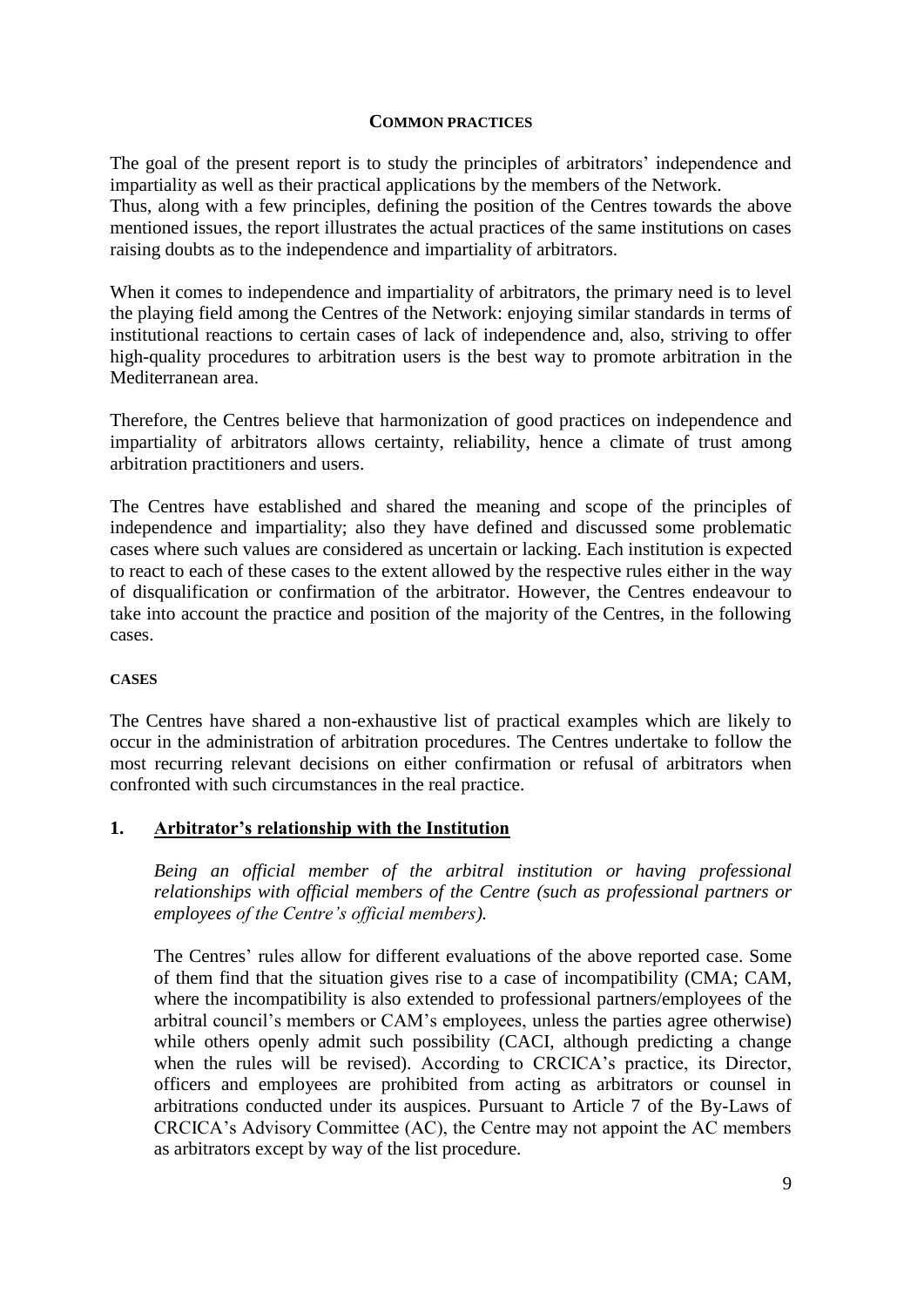As a matter of principle, in such circumstances an objective conflict of interest may exist from a third person's standpoint, although the values of independence and impartiality are not affected by themselves. Incompatibility serves the purpose of preserving the institution's integrity and autonomy towards the administration of the case.

The Centres, regardless of their provisions on incompatibility, endeavour to protect their integrity and to keep their activity separate from that of the arbitrators.

## **2. Arbitrator's relationship with the parties**

## *a. Present or past parental relationship between an arbitrator and a party*

*The party appointed arbitrator is the son of the legal representative of the company which appointed him.*

The scenario as exemplified in the above case is likely to affect the arbitrator's freedom of judgment, thus causing justifiable doubts as to the arbitrator's impartiality and independence.

As regards the 2004 IBA Guidelines, the arbitrator's close family relationship with one of the parties comes under the "waivable red list", which encompasses situations that pose a serious threat to the independence and impartiality of arbitrators, being possibly waived only with the express agreement of all the parties.

Although not all the members of the Network have experienced such a case (only CMA, CAM and ICOC contributed with their positions), it can be argued that the Centres would be prone to refuse or non confirm the said arbitrator, in view of preserving the fundamental value of independence and impartiality.

## *b. Present professional relationship of an arbitrator with one of the parties*

*CASE 1: the party-appointed arbitrator declares that he is currently serving as counsel or as witness expert to the same or the other party in another arbitration or judicial proceedings.*

The situation hereby described allows for an economic relationship between the arbitrator and one of the parties: this might greatly affect the freedom of judgment of the arbitrator. Some of the Centres have clearly stated that in such circumstances they have refused or non-confirmed the arbitrator, as this would give rise to justifiable doubts as to the arbitrator's impartiality or independence, with regard to the understanding of a reasonable third person (CAM; CMA; ICOC).

The Centres acknowledge that an objective conflict of interest exists from the standpoint of a reasonable third person having knowledge of the relevant facts; therefore the professional appointed might not serve as arbitrator in the above described case.

*CASE 2: the party appointed arbitrator (or the arbitrator appointed by the institution) declares that he is serving as arbitrator in another arbitration appointed by the same party.*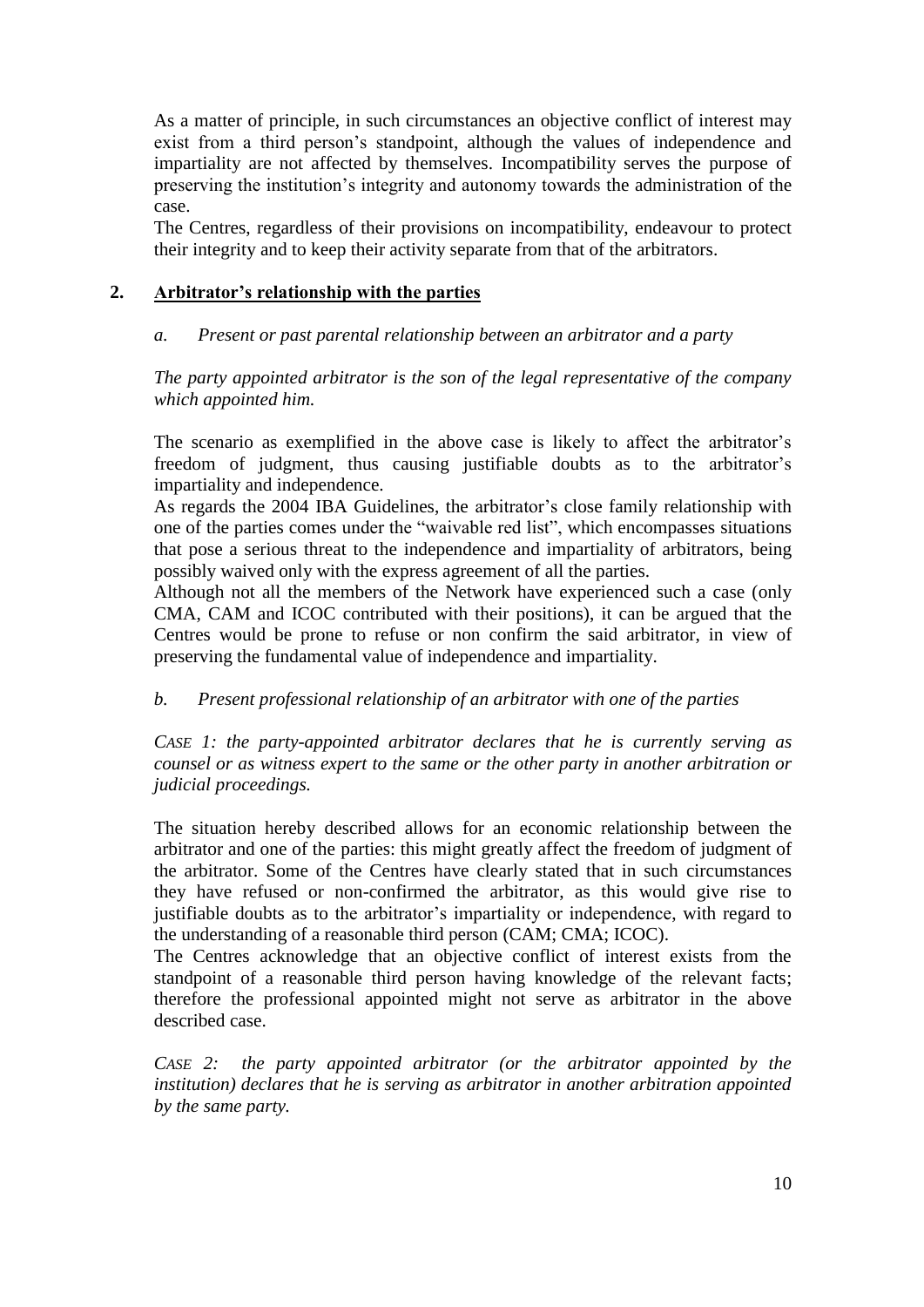Repeated arbitrator appointments may appear frequent in international arbitration practice and the need is felt to strike the balance between possible bias and the freedom of the parties to appoint the specialist they trust. Some of the Centres would deem such situation truly problematic and consequently would refuse the arbitrator appointed by the same party in two different pending procedures (CMA; ICOC). Other institutions are willing to invest in closer examinations of the arbitrators' relationships with the parties: it has been pointed out (CAM) that the non confirmation of the arbitrator in such a case may depend on the fact that the subject matter of the disputes is the same, as this can cause a prejudice and a misbalance in the panel (since a party-appointed arbitrator has a wider knowledge of the case). Also, serial appointments may represent a problem when they are made in different times, so as to create a continuative economic relationship between the arbitrator and the appointing party (CAM).

The Centres agree that an existing professional relationship between the arbitrator and one of the parties may give rise to justifiable doubts as to the independence and impartiality of arbitrators, although the relevance of such circumstance should be reasonably considered in each individual case.

## *c. Past professional relationship of an arbitrator with one of the parties*

*The party-appointed arbitrator declares that he has served as counsel or as witness expert for the same or the other party in another arbitration or judicial proceedings 3 years ago.* 

In assessing whether a past professional relationship between an arbitrator and one of the parties is critical to the arbitrators' independence and impartiality, some of the Centres are inclined to refuse the arbitrator (CMA; ICOC; CRCICA, experiencing the case of an arbitrator appointed by the same party for three consecutive proceedings) while others have a flexible approach, focusing on the time-span occurring between the services rendered for the party by the arbitrator, making reference to the time limits set by the IBA guidelines (CAM). In some cases the institution has experienced the reverse situation, where the appointed arbitrator has declined to serve in the arbitration because of past professional relationships with the appointing party, like a judge appointed by a party who declined the appointment because of past involvement of that party in judicial proceedings under his jurisdiction (CCAT).

The Centres agree that a past professional relationship between the arbitrator and one of the parties may give rise to justifiable doubts as to the independence and impartiality of arbitrators, although the relevance of such circumstance should be reasonably considered in each individual case.

#### *d. Common nationality of the arbitrator and one of the parties*

*The chairman holds the nationality of one of the parties who are of different nationalities.*

Such case calls into question the concept of neutrality of arbitrators, which is defined as the absence of cultural commonality with one of the parties: this shared feature does not automatically result into partisanship of the arbitrator. The members of the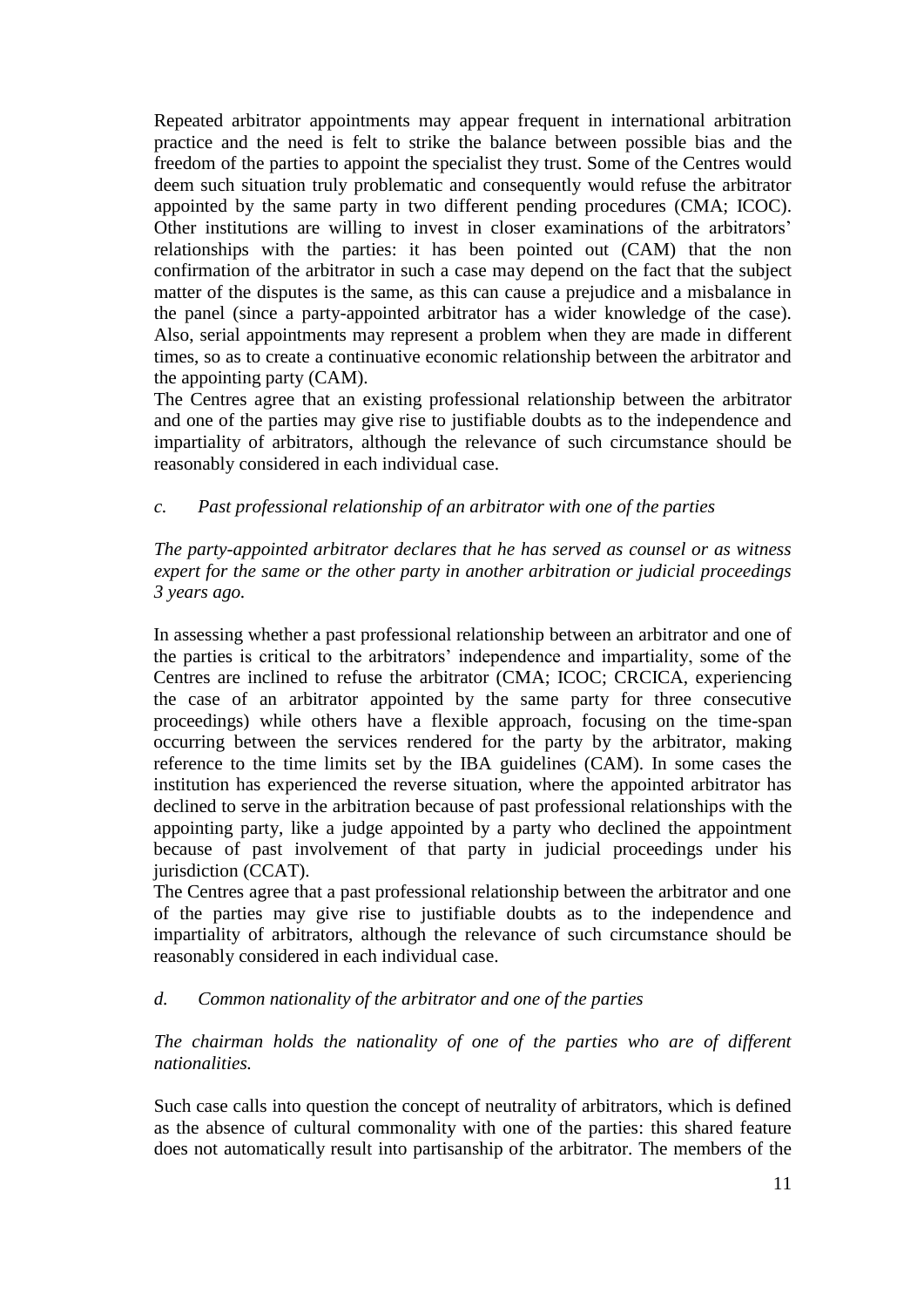Network do not consider such case problematic as no apparent and/or actual conflict of interest exists from the relevant objective point of view. Also the Centres' Rules may encompass a specific provision on the so called "third nationality rule": where the parties have different nationalities, the Centre may appoint as sole arbitrator or chairman of the Arbitral Tribunal a person of a different nationality, unless otherwise agreed by the parties (CAM).

## **3. Arbitrator's relationship with the parties' counsels**

*a. Present or past parental relationship between arbitrator and counsels or arbitrator's relatives and counsels (and vice-versa)* 

*The arbitrator declares that his son is working within the same law firm of the counsel assisting the party who appointed him.* 

Some of the Centres state that such situation gives rise to justifiable doubts as to the arbitrator's impartiality or independence and therefore would not confirm the arbitrator based on that disclosure (CMA; CAM; ICOC). Given the overriding importance of arbitrators' independence and impartiality and also of the appearance of independence and impartiality, it can be inferred that all the members of the Network would share the same position and would be inclined to refuse the arbitrator, in the interest of the arbitration's fairness.

## *b. Present or past professional relationship of arbitrator with one of the parties' counsel*

*CASE 1: the arbitrator and the counsel serve together as co-counsel in other proceedings.*

This may be a very recurring case in the international arbitration practice. While a few institutions believe that a professional enjoying such a connection with a party's counsel in principle may not serve as arbitrator in the arbitration (CMA; CACI; ICOC), others consider that the appointed arbitrator should be granted the opportunity to act as such in the proceedings, provided that no direct economic relationship exists between the arbitrator and counsel (CAM, which would treat in a different way  $-$  i.e. with a non confirmation  $-$  the case of an existing professional collaboration, like in the event of a counsel domiciled at the arbitrator's firm for a judicial proceedings).

The Centres agree that a professional relationship between the arbitrator and one of the parties' counsels may put at serious risk the independence and impartiality of arbitrators, leading to bias: therefore they undertake to closely peruse such circumstances in view of safeguarding those values.

*CASE 2: the arbitrator and one of the parties' counsel are associates in the same law firm.* 

An existing and also stable professional partnership between the arbitrator and one of the parties' counsel is likely to affect the freedom of judgment of the arbitrator, thus most of the Centres, when experiencing such case, are disposed to refuse/non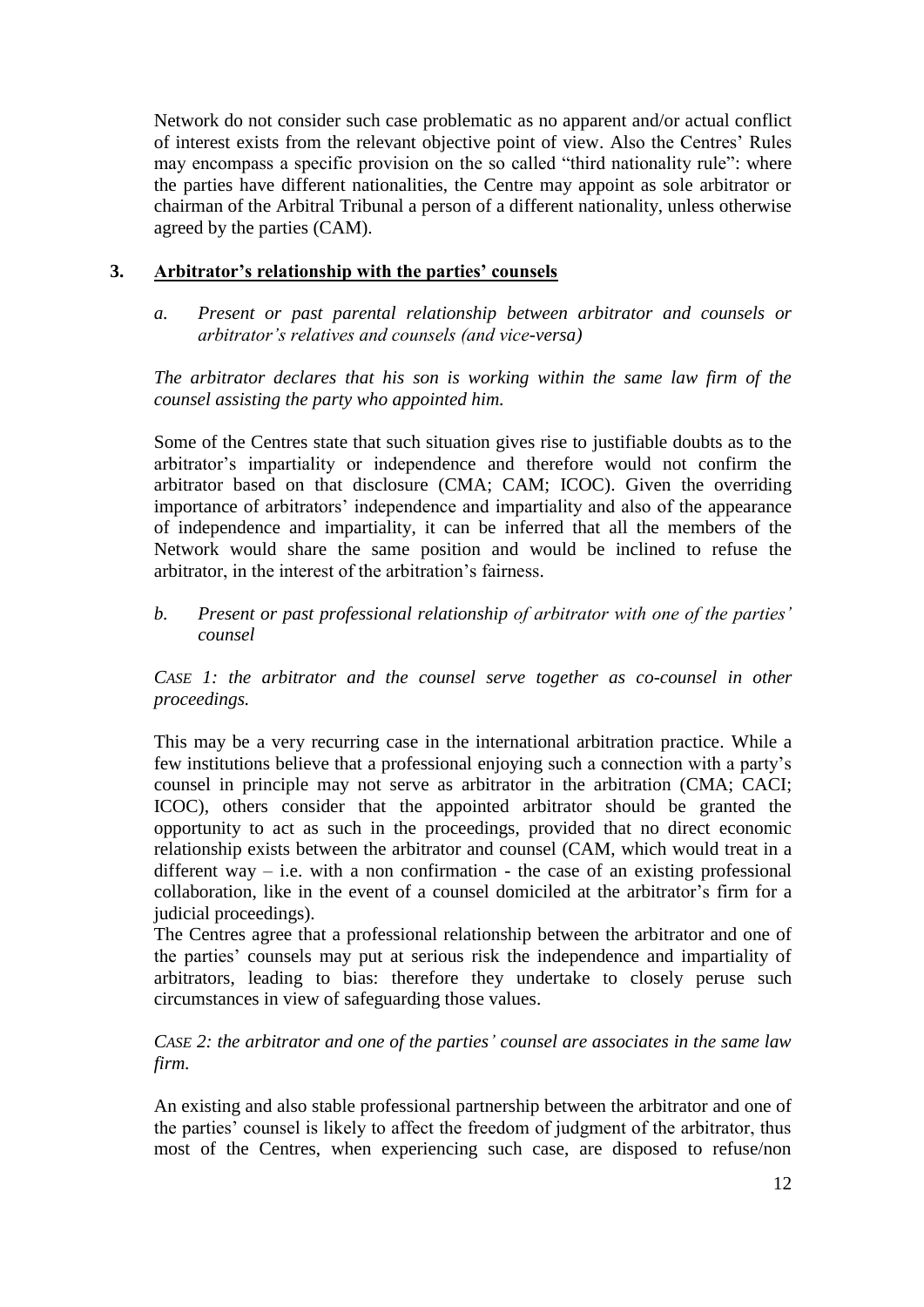confirm the said arbitrator (CAM; CMA; CACI; ICOC; LAC, which experienced the case of previous professional collaboration in the same firm between the co-arbitrator appointed by one of the party and the counsel of that party).

In other circumstances, the members of the Network have faced the case of an arbitrator being appointed by the same counsel (or firm) for three consecutive appointments (CRCICA, which confirmed the arbitrator); or the case of a previous bad professional relationship between the arbitrator appointed by the court and the counsel of a party (LAC, which confirmed the arbitrator, although later on the arbitrator resigned).

The Centres agree that the case of a professional partnership can give rise to justifiable doubts as to the arbitrator's impartiality or independence and should lead to refuse the arbitrator.

## *c. Sharing the same premises not being associates*

The Centres enjoy different attitudes towards the case of an arbitrator sharing the same professional premises with a parties' counsel, without any partnership. Some of the members of the Network have a rigorous approach (CACI; CAM; CCAT has experienced the reverse case, where an arbitrator refused to serve as arbitrator because he shared the premises with the counsel of the appointing party), whilst others believe that such a case would not give rise to justifiable doubts as to the arbitrator's impartiality or independence (CMA; ICOC).

The Centres agree that such relationship may unduly "put in contact" the arbitrator and one of the party, therefore they commit to a thorough analysis of the individual case, in order to protect the fundamental principles of arbitrators' independence and impartiality.

## *d. Academic relationships*

Having experienced such a case, the Centres believe that an academic relationship between the arbitrator and a party's counsel does not pose a threat to the arbitrators' independence and impartiality from a reasonable third person's point of view (CMA; CAM; ICOC; CACI). Although sharing the belief that the said circumstance per se cannot be considered as a ground for challenging/non confirming the arbitrator, nonetheless they agree on the importance of analysing the nature of the existing relationship.

#### **4. Arbitrator's relationship with another arbitrator**

## *a. Present or past relationship of an arbitrator and another arbitrator*

## *CASE 1: the arbitrator and another arbitrator are partners/associates in the same law firm*.

Although such an instance would be quite rare in the arbitration practice, the Centres believe that this relationship would endanger the arbitrators' independence and impartiality. Therefore they may wish to explore further on it and this may possibly lead to the arbitrators' disqualification (CMA; CACI; ICOC).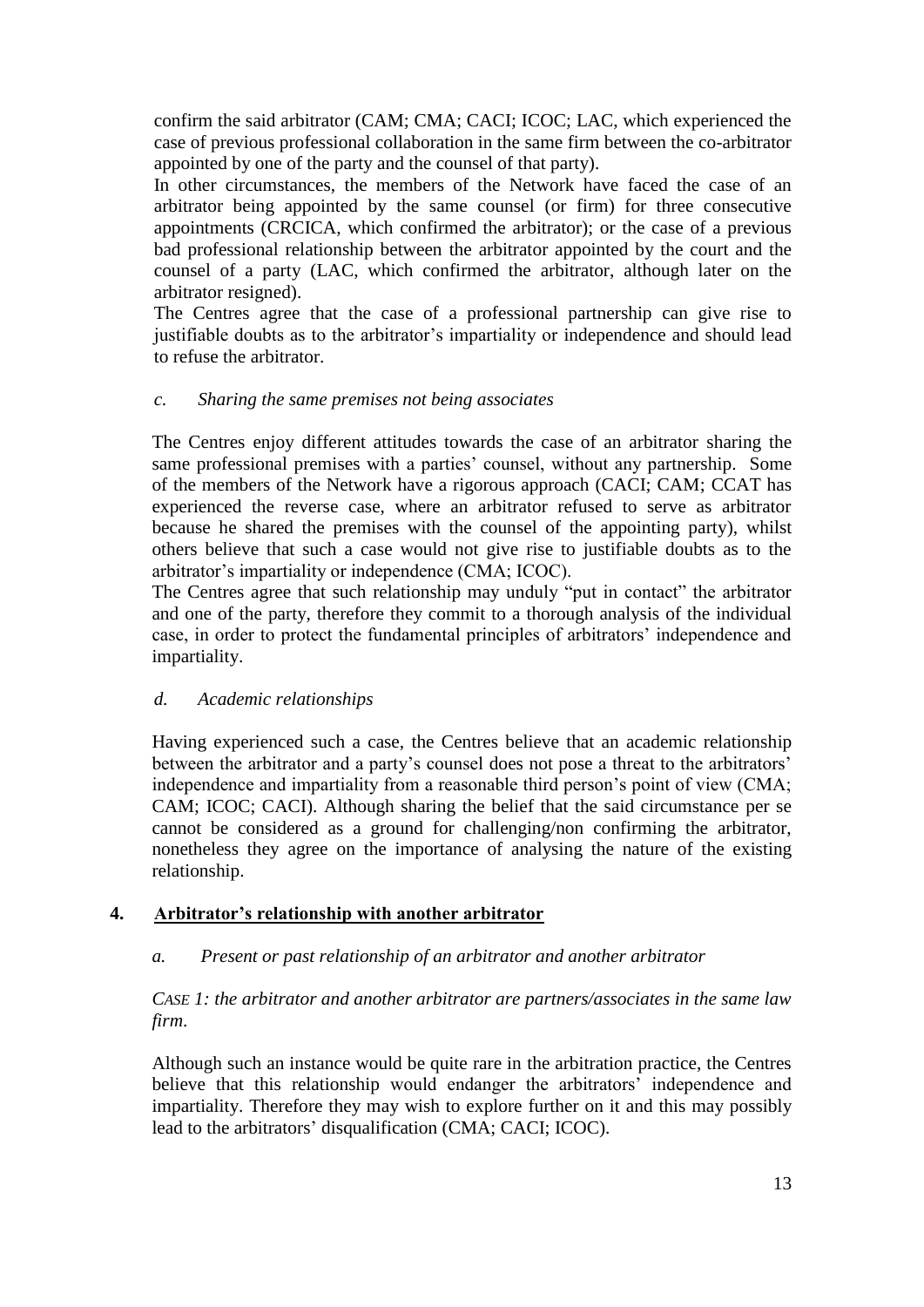## *CASE 2: the arbitrator has served as co-counsel with another arbitrator in other proceedings.*

When experiencing that kind of relationship between two of the members of the Arbitral Tribunal, the Centres may have different approaches. Some of them are inclined to refuse the arbitrator (CACI; ICOC) whereas others would treat the case in a less rigorous way, confirming the arbitrator (CMA; CAM; CRCICA, which experienced the case of the co-arbitrator and the chairman being former judges who used to sit in the same court chamber).

The Centres agree that such case should not automatically result in a disqualification of the arbitrator; they are at liberty to analyse the above described situation, taking into account the best interest of the parties.

## **5. Arbitrator's relationship with the subject matter of the dispute**

*a. Personal or economic interest either direct or indirect in the subject matter of the dispute*

## *The arbitrator holds relevant shares of one party*.

The Centres believe that justifiable doubts necessarily exist as to the arbitrator's independence and impartiality if he has a significant financial connection with one of the party. Such a case is listed in the waivable red list of the IBA Guidelines, as giving rise to an objective conflict of interest, from the standpoint of a reasonable third person having knowledge of the relevant facts. The situation is serious and undermines the arbitrator's duties to act in an impartial and independent way. Consequently the Centres would refuse the arbitrator (CAM; CMA; CACI; ICOC).

#### *b. Arbitrator appointed in connected arbitrations*

## *The arbitrator has already decided on the same subject matter between the same parties.*

The Centres have experienced the above case and believe that it may give rise to serious doubts as to the arbitrator's impartiality and independence.

Therefore, they may take into account the other party's position on the issue and refuse the arbitrator who enjoys a knowledge of the subject matter between the parties for having already served as arbitrator on the disputed issues between the same parties (CMA; CACI; ICOC; CAM, which experienced different cases falling under the above category: (i) the arbitrator was required to decide between the same parties a claim which was rejected in the previous arbitration as time barred; (ii) an arbitrator was appointed by the same party in two different arbitrations which originated from the same contractual relationship while the other party (to both proceedings) had not appointed the same arbitrator; CRCICA also faced different situations: (i) the Arbitral Tribunal rendered a unanimous final award on its jurisdiction declaring the inadmissibility of the case because the claimant lacked standing to sue. The company having standing according to the award filed a new arbitration appointing the same arbitrator rendering the award on jurisdiction; (ii) an arbitrator reappointed by the same party to decide on the same dispute between the